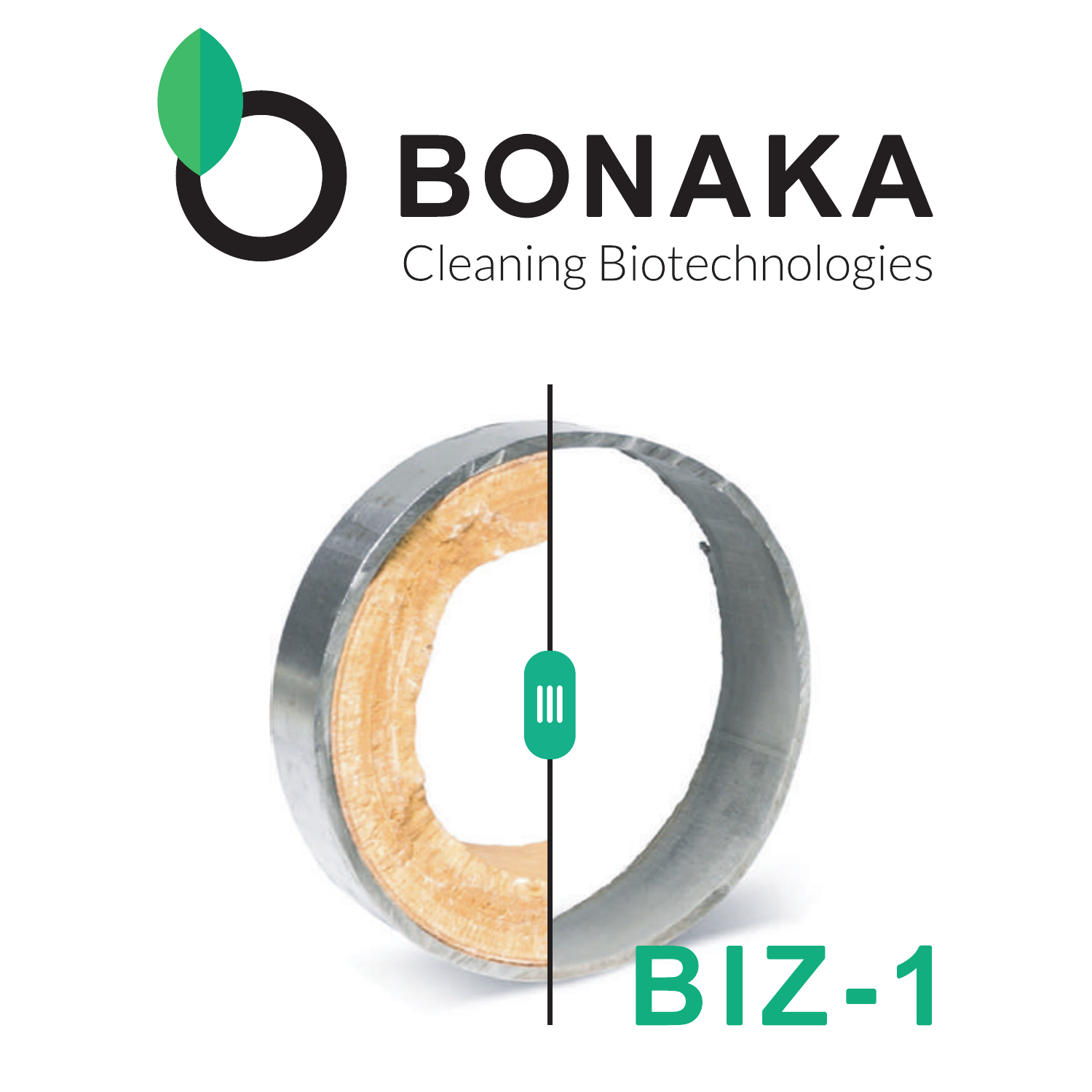### **Sustainable technology at the service of nature and industry.**



Our mission is to increase the efficiency of equipment dedicated to the production and consumption of heat with innovative and ecological methods, to make the world cleaner and safer for the environment and for work activities.

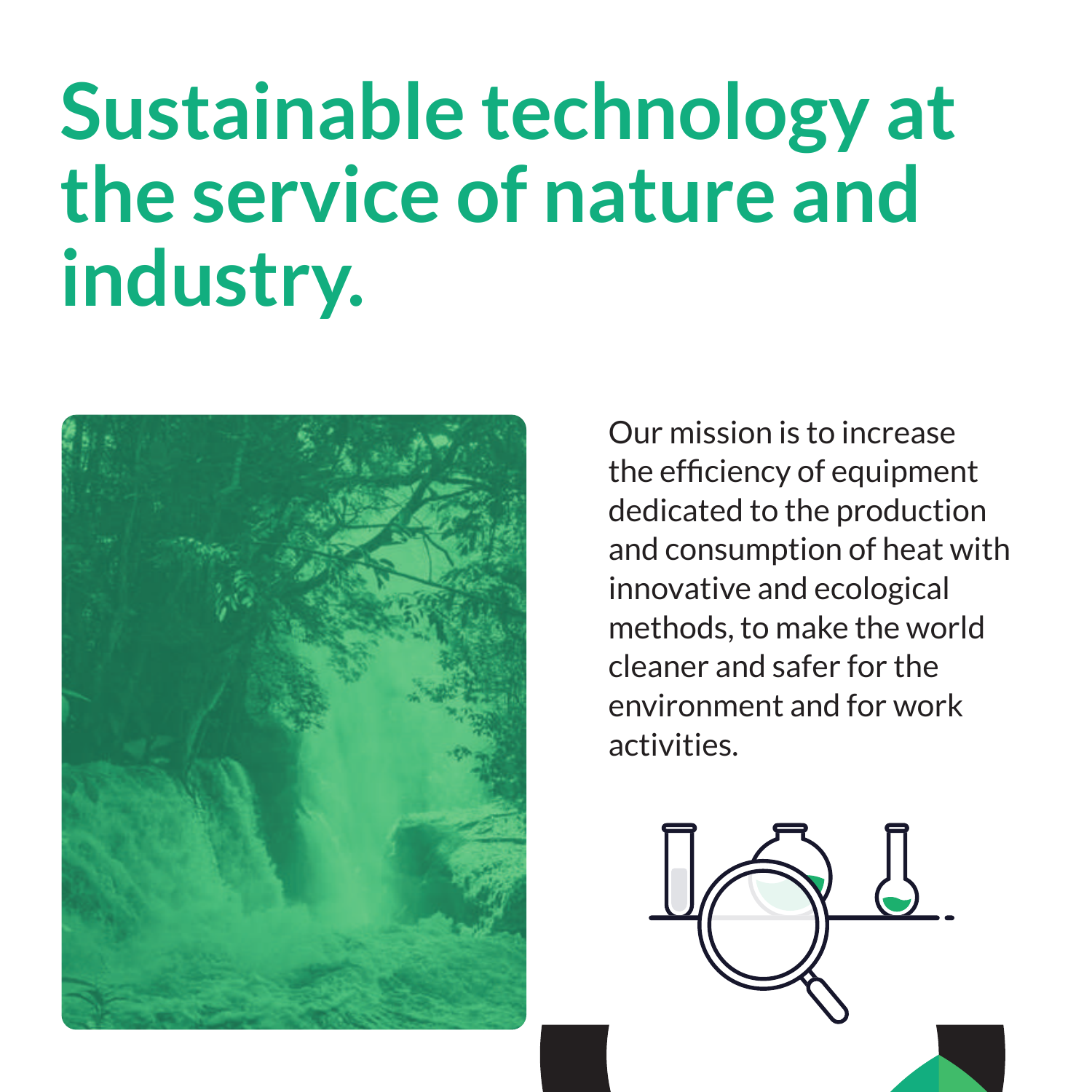## **BIZ-1 Innovation in plant cleaning.**

BIZ-1 by Bonaka is an innovative, efficient, safe and environmentally friendly biotechnological product for the cleaning and recovery of a wide range of thermal equipment and technological systems from sludge, encrustations and deposits:

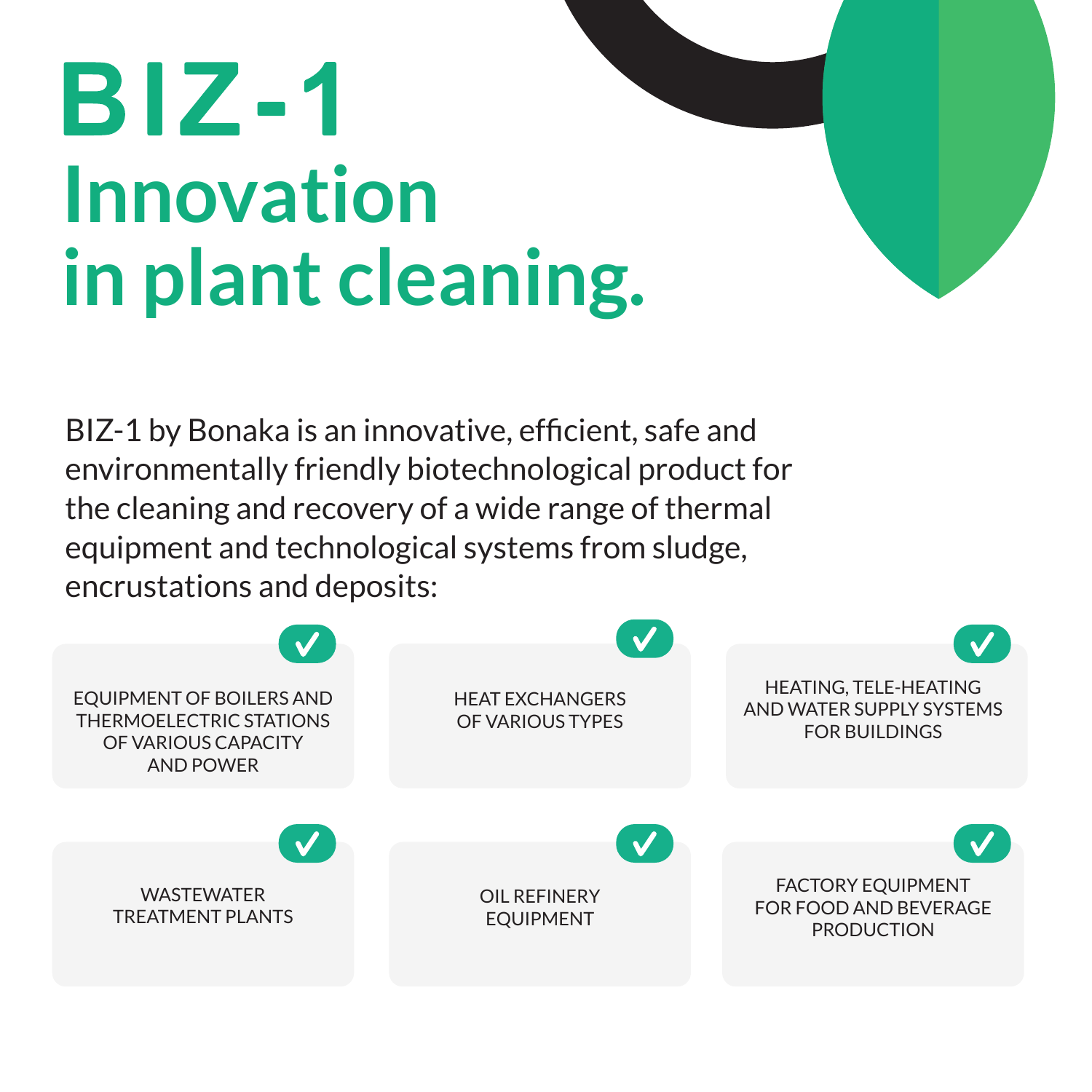# **BIZ-1 How it works.**

The functioning of BIZ-1 is based on the fermentation processes of symbiotic lactic acid triggered by specific and selected microorganisms that generate over 30 organic acids in the form of metabolites with unique properties. In fact, once BIZ-1 has been inserted into the closed circuit of the system to be treated:

- The metabolites, by selectively entering into reaction with the compounds that make up the sediments, destroy them. The decomposition products are subsequently washed off with simple water;
- At the same time, a hydrophobic film of complex natural composition forms on the surface of the material to be cleaned, which protects the material from corrosion by oxidizing agents and reduces the future rate of deposit formation.



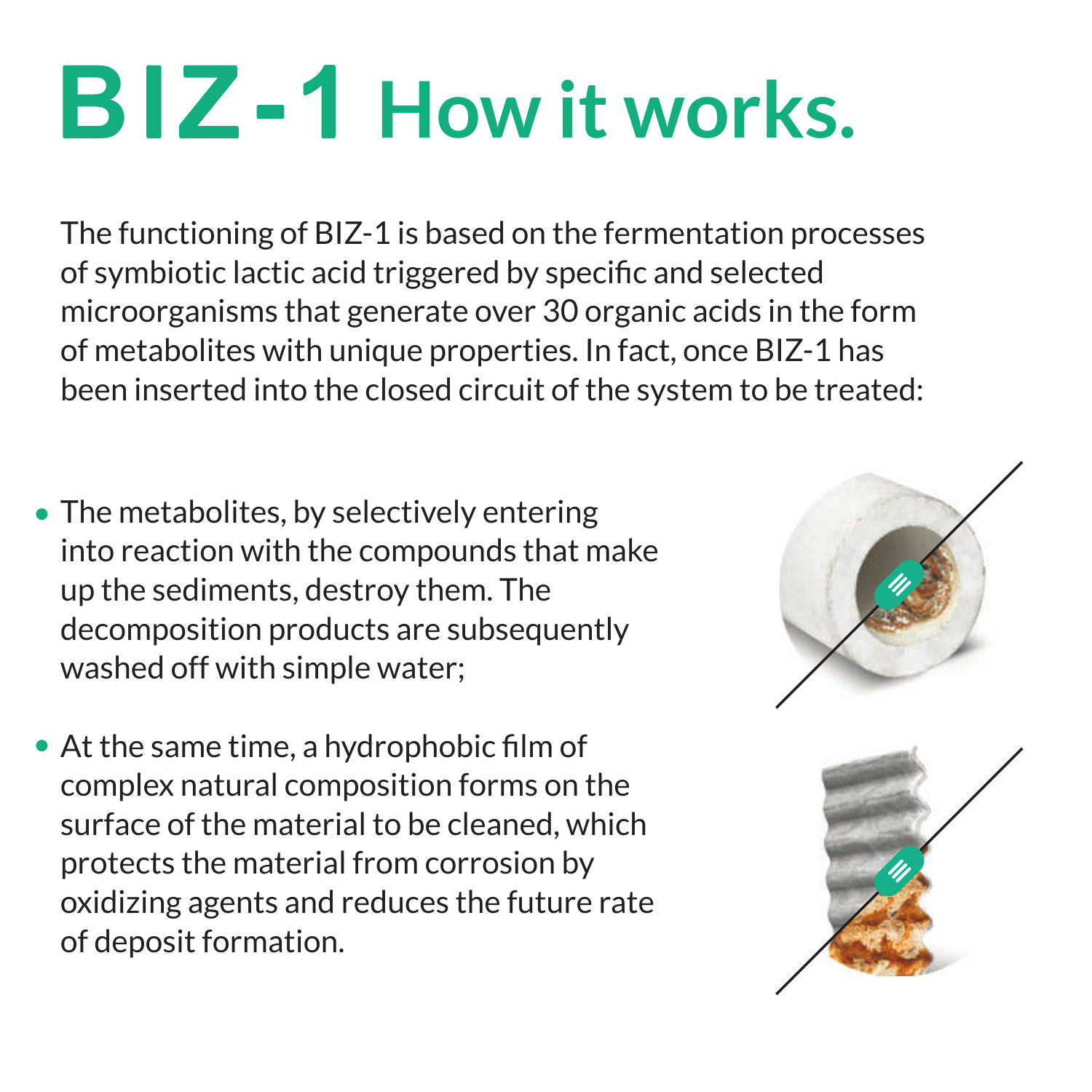## **The properties of**

The BIZ-1 product, being a bio-organic detergent, has several valuable properties:

- Disrupts sludge, corrosion products and encrustations in thermal equipment and energy systems;
- Decomposes a wide range of deposits and organic substances in industrial equipment and thermal systems;
	- Has a passive attitude towards the materials of the surfaces to be cleaned, gaskets, plastic, rubber;
- 

 $\left( +\right)$ 

Ecologically safe;

Individually it can be disposed of in dilution in the general wastewater system without prior treatment. Depending on the disintegrated substances, the resulting liquid must be disposed according to the regulations in force;

It is not toxic to humans and animals.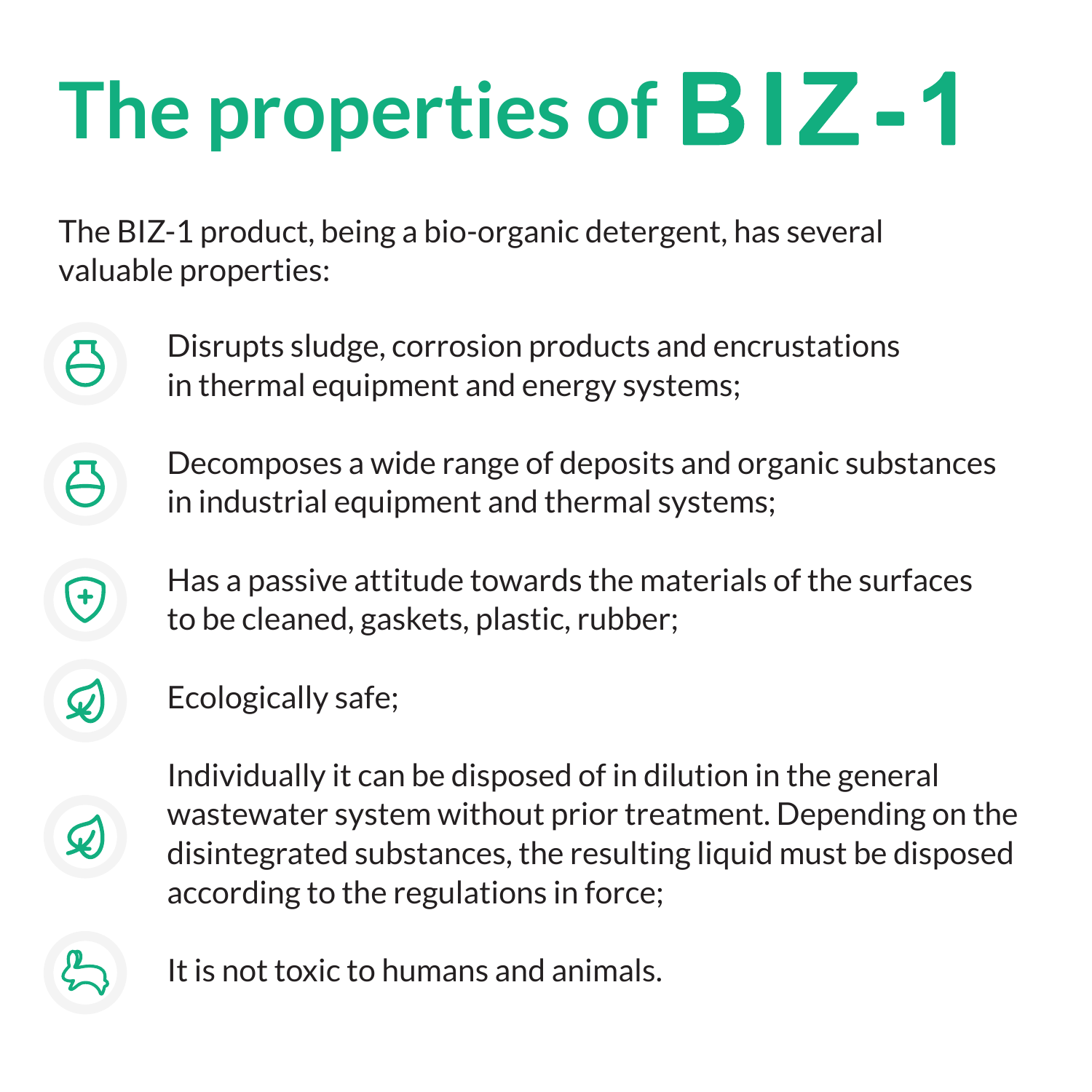#### **Comparison with other cleaning methods.**



To date, BIZ-1 is the main alternative to conventional cleaning methods.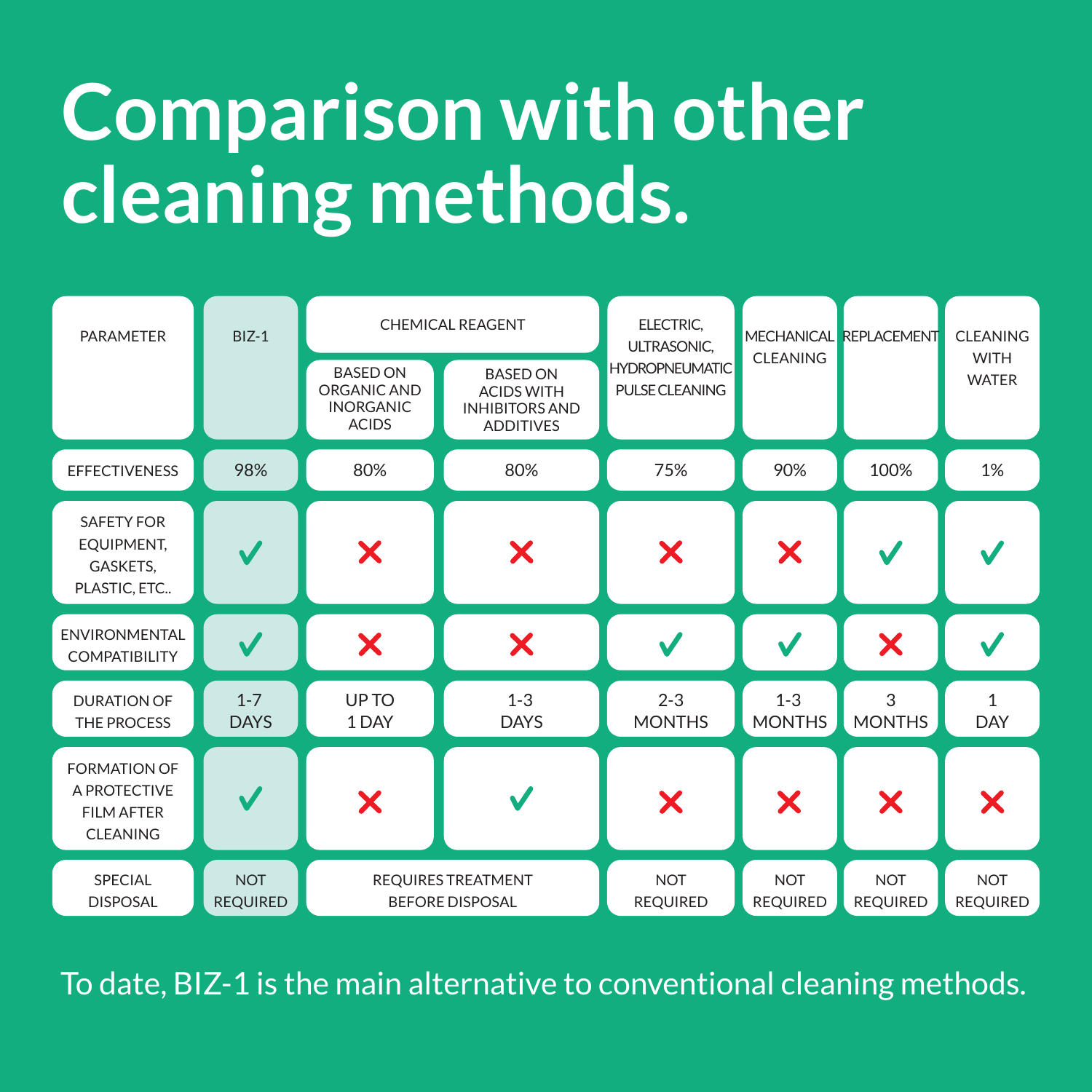### **BIZ-1** The advantages **of constant use.**

- 2-3 times extension of the life cycle of the system components treated;
- Repeatability and programmability of maintenance interventions;
- Reduction of maintenance costs;
- Up to 30% savings on energy costs; •
- 10-25% reduction in CO2 emissions;
- Up to 30% increase in thermal irradiation; •
- Greater efficiency of the production cycle; •
- Restoration of the original operating parameters;
- Decrease in hydraulic resistance. •